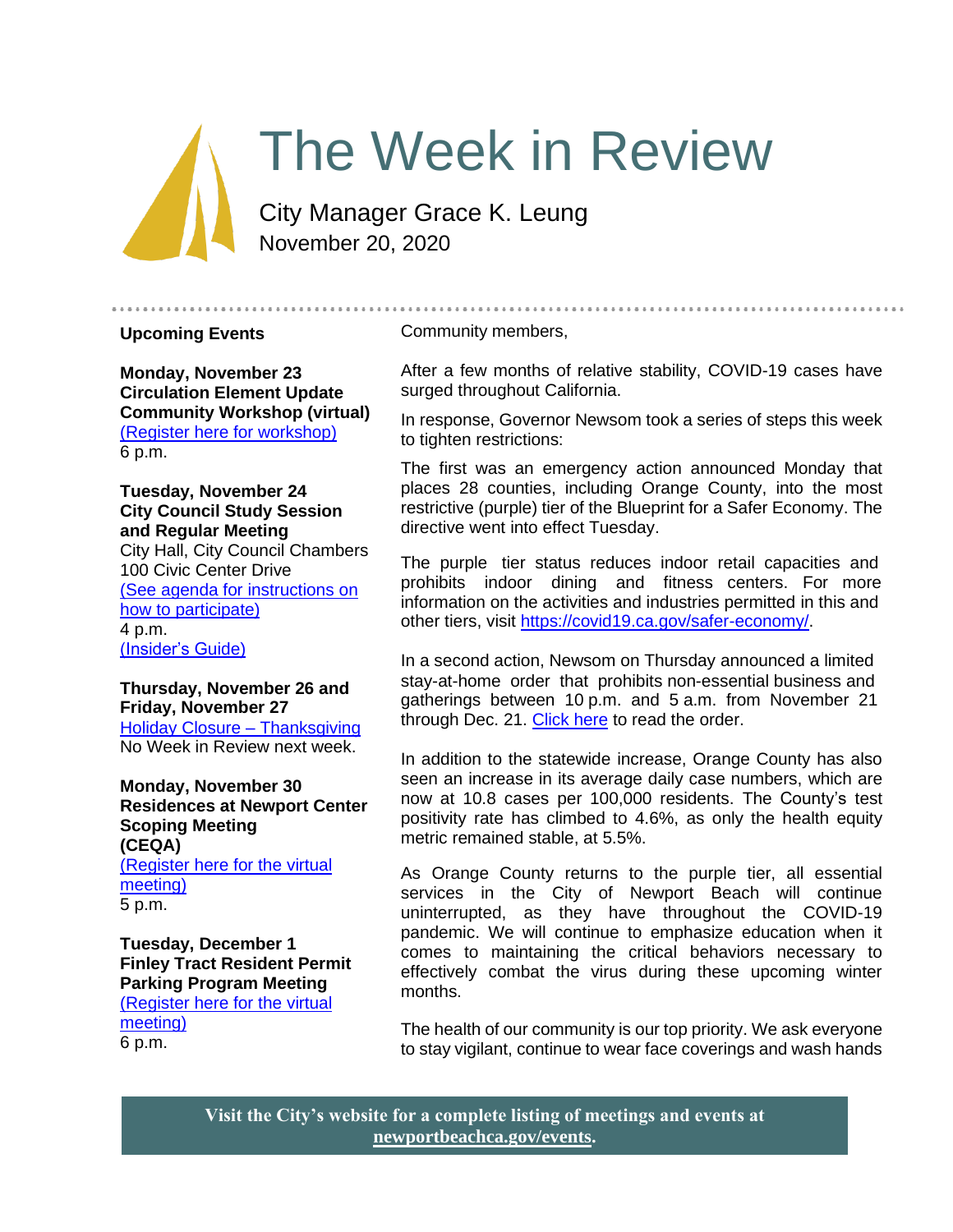**Monday, November 23 Circulation Element Update Community Workshop (virtual)** [\(Register here for workshop\)](https://zoom.us/meeting/register/tJElcO6uqTIqGt0UFWmdFVWSLi_acVETngW4) 6 p.m.

**Tuesday, November 24 City Council Study Session and Regular Meeting** City Hall, City Council Chambers 100 Civic Center Drive [\(See agenda for instructions on](https://newportbeachca.gov/Home/Components/Calendar/Event/64236/72)  [how to participate\)](https://newportbeachca.gov/Home/Components/Calendar/Event/64236/72) 4 p.m. [\(Insider's Guide\)](https://newportbeachca.gov/government/departments/city-manager-s-office/insider-s-guide)

**Thursday, November 26 and Friday, November 27** [Holiday Closure –](https://newportbeachca.gov/Home/Components/Calendar/Event/63695/72) Thanksgiving

**Monday, November 30 Residences at Newport Center Scoping Meeting (CEQA)** [\(Register here for the virtual](https://zoom.us/webinar/register/WN_TaDlB-M-Rtyo4TfojHQ5HQ)  [meeting\)](https://zoom.us/webinar/register/WN_TaDlB-M-Rtyo4TfojHQ5HQ) 5 p.m.

#### **Wednesday, December 1 Parks, Beaches & Recreation Commission Meeting**

City Hall, Council Chambers 100 Civic Center Dr. [\(See agenda for instructions on](https://newportbeachca.gov/Home/Components/Calendar/Event/52461/72?curm=12&cury=2020)  [how to participate\)](https://newportbeachca.gov/Home/Components/Calendar/Event/52461/72?curm=12&cury=2020) 6 p.m.

**Tuesday, December 1 Finley Tract Resident Permit Parking Program Meeting** [\(Register here for the virtual](https://zoom.us/webinar/register/WN_UZrmxNXKQy6V_2LNe9WV0g)  [meeting\)](https://zoom.us/webinar/register/WN_UZrmxNXKQy6V_2LNe9WV0g) 6 p.m.

**Wednesday, December 2 Housing Element Update Advisory Committee Meeting** City Hall, Council Chambers 100 Civic Center Dr. [\(See agenda for instructions on](https://www.newportbeachca.gov/government/data-hub/agendas-minutes/housing-element-update-advisory-committee)  [how to participate\)](https://www.newportbeachca.gov/government/data-hub/agendas-minutes/housing-element-update-advisory-committee) 6 p.m.

frequently, and limit contact with those outside your household during next week's Thanksgiving holiday.

# **COVID-19 Cases in Newport Beach**

As of November 19, the total number of COVID-19 cases in Newport Beach was 1,367 and the total cases in Orange County was 67,167. The number of recovered COVID-19 patients countywide as of November 19 was 57,326. These figures are provided to Orange County by the California Department of Public Health.

## **CDD Third Quarter Report (July – September 2020)**

The Community Development Department (CDD) Third Quarter Activity Report is now available at [www.newportbeachca.gov/cdd.](http://www.newportbeachca.gov/cdd) The report compiles operational statistics to illustrate the volume of business activity that the department handles on a quarterly basis. In this past quarter, CDD continued to face operational challenges due to the COVID-19 crisis. In spite of this, CDD has maintained service levels that meet the high demand of the development community.

## **Interested in the Mobility and Transportation in the Community? Join the November 23 Virtual Workshop!**

On Monday, November 23 at 6 p.m., the City will host its first virtual workshop related to updating the General Plan Circulation Element. As you probably know by now, the City is undergoing a focused update of the community's General Plan, a long-range planning document that guides the future of the city. The current update efforts are limited to the Housing Element and the Circulation Element, as well as incorporating environmental justice policies for compliance with State law.

Monday's virtual workshop will provide an opportunity for community members to learn about the Circulation Element Update process as it kicks off and provide important feedback right from the beginning! Join us for a "Circulation Element" 101 and learn about the important considerations that will go into the update. This workshop is an important primer for follow-up workshops happening December 15 and December 16. All workshops are purposed with informing, engaging and interacting with the public on matters related to the Circulation Element. Your feedback and input is very valuable and necessary to ensure the updated document embodies the voices of the community.

For more information, please visit [www.NewportTogether.com!](http://www.newporttogether.com/)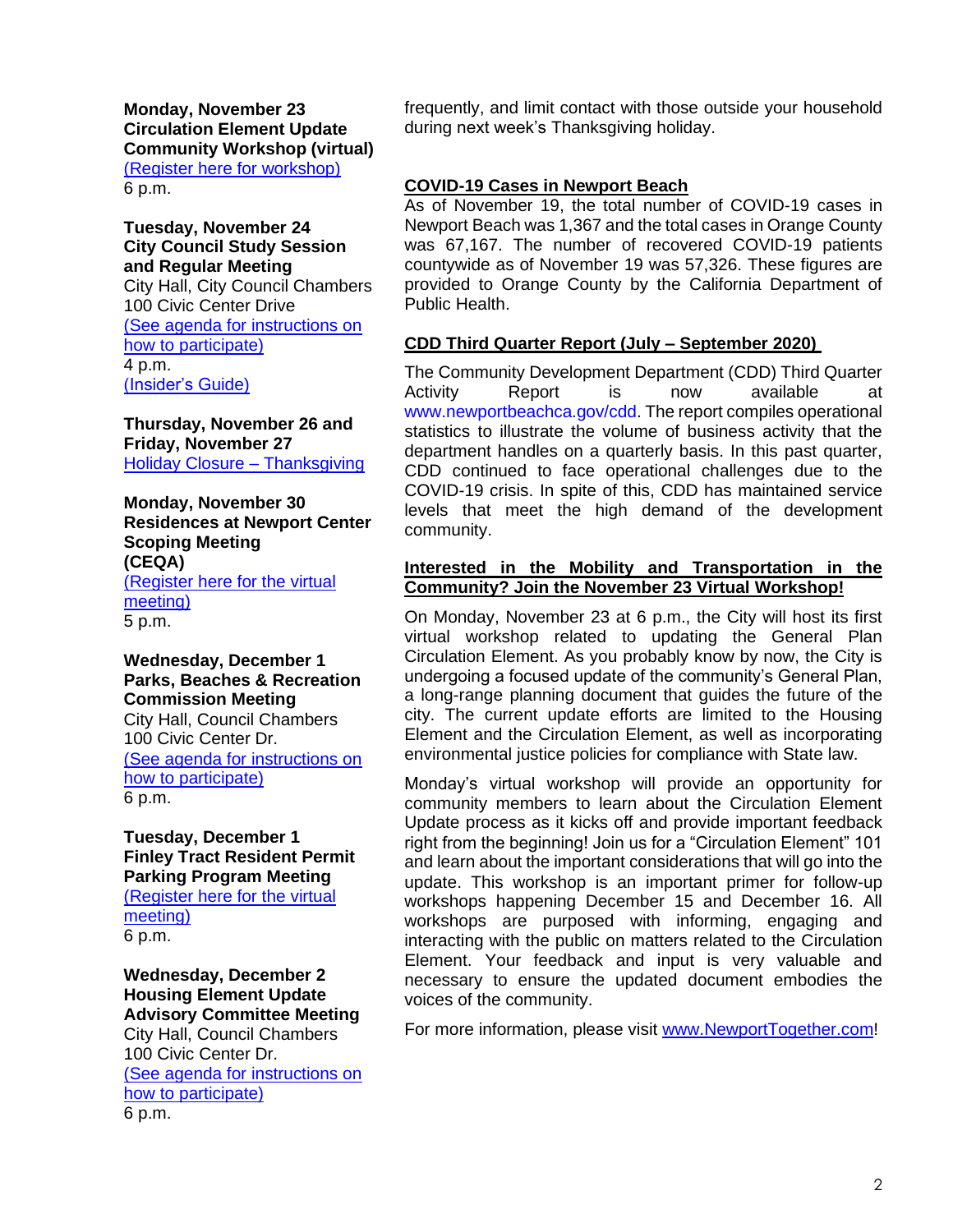#### **Thursday, December 3 Planning Commission**

City Hall, Council Chambers 100 Civic Center Dr. [\(See agenda for instructions on](https://www.newportbeachca.gov/government/departments/community-development/planning-division/planning-commission)  [how to participate\)](https://www.newportbeachca.gov/government/departments/community-development/planning-division/planning-commission) 6:30 p.m.

# **Thursday, December 3 CdM BID Meeting**

Virtual Meeting [\(Register here for the virtual](https://zoom.us/webinar/register/WN_tYsqnya9T56_NeJ9BLvTZQ)  [meeting\)](https://zoom.us/webinar/register/WN_tYsqnya9T56_NeJ9BLvTZQ) 7:30 a.m.

## **Friday, December 4**

[Monthly Test of City's Outdoor](https://newportbeachca.gov/Home/Components/Calendar/Event/63491/72?curm=12&cury=2020)  [Warning Notification System](https://newportbeachca.gov/Home/Components/Calendar/Event/63491/72?curm=12&cury=2020) 12 p.m.

## **Homelessness Update**

Addressing homelessness continues to be a priority in the City's ongoing COVID-19 response, working closely with contractor City Net and regional partners throughout the county and state. The City Net hotline number is (714) 451-6198. Those who call the hotline may leave a detailed voicemail message for themselves or others in need and City Net staff will respond within 48 hours. For immediate assistance call the County's Crisis Prevention Hotline at (877) 7-CRISIS or (877) 727-4747.

Success Stories

• The Homeless Liaison Officer, the Homeless Coordinator, and the City Net team assisted a young couple staying by the Newport Pier who lost their jobs due to COVID-19. The man now works for a yachting company in Newport Beach and the woman started a retail job. Both were hired for second jobs to boost their income. The Homeless Liaison Officer helped to shelter them in a motel to facilitate their employment. The couple moved into their new apartment this week. City Net is assisting with providing housing navigation resources and ongoing counseling services.

• A mother and son living in their car were enrolled into City Net services. Staff secured a motel room for the pair and continue to provide housing navigation resources to locate permanent housing.

Two people in Newport Beach who are living in their cars were enrolled into City Net services. City Net staff completed Vulnerability Index Intake Assessments for each. The assessments are used to screen clients to determine proper placement in the County's Continuum of Care system. Some assessment factors include age, health issues, and length of time being unsheltered.

• A man staying near Channel Place Park was enrolled into City Net services and is awaiting a referral to a shelter. He plans to enter a sobriety counseling program.

City Net staff continues to provide support and case management to several people sheltering in motels while they await placement into permanent, supportive housing.

# **Treasury Report**

The September 2020 Treasury Report is available on the City's website at: [www.newportbeachca.gov/treasury.](http://www.newportbeachca.gov/treasury)

As of September, the City's portfolio totaled just over \$279 million. Approximately \$66 million of the portfolio was invested in very liquid investments available for day-to-day operations and major construction expenditures.

The short-term portfolio (\$210 million) had a weighted average effective maturity of 1.82 years. The trailing twelve months' total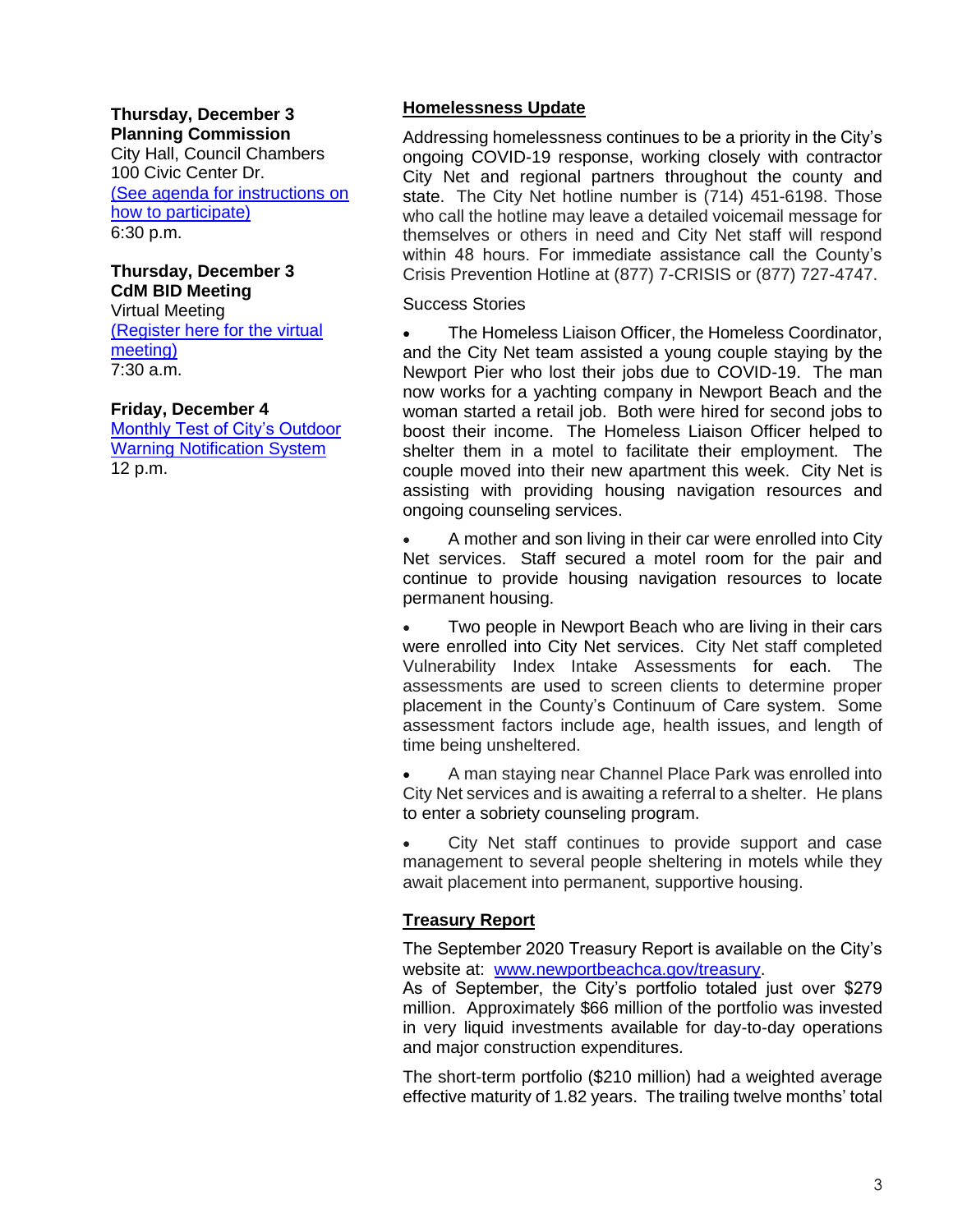return was 3.82%. Our benchmark for the same period, the ICE BofA 1-3 Year Treasury index, returned 3.58%. The income return on the portfolio, a better measure of income earned from the portfolio, was 2.18%.

# **Santa Ana River**

Friday November 20 will end the lower Santa Ana River flood control project that started in late September.

This project is a joint effort between the County of Orange, Newport Beach Public Works Department and the Fire Department's Lifeguard Division. The purpose is flood control for the lower Santa Ana River. The secondary benefit is adding more high-quality sand to nourish the mid jetties and provide protection from erosion. The lifeguards will continue to monitor the deposit areas through the end of the year, to satisfy Coastal Commission guidelines.

## **Newport Beach - 30 Years as Tree City USA!**

Newport Beach has been recognized as a *Tree City USA* for its 30<sup>th</sup> consecutive year by the Arbor Day Foundation, a nonprofit conservation and education organization. The Tree City USA program provides communities the nationwide framework necessary to manage and expand their urban forest. To achieve the status of *Tree City USA*, the City must continue to meet the core standards: Tree Committee, Tree Ordinance, Budget for Trees related to Population, and Observation of Arbor Day. In addition to meeting Arbor Day criteria, the City has gone above and beyond in its tree program by increasing the frequency of trimming in its contract with Great Scott Tree Services, expanding its tree planting efforts, providing added public outreach, and creating tree-related volunteer opportunities.

A recent review of our tree maintenance data shows the following. Street tree pruning has increased over 36% from 17,525 in 2015 to 23,919 in 2019, which is over 60% of the City's tree inventory. City trees are on a grid schedule for pruning, where the majority of city trees are on a 2-year cycle, and some trees require annual pruning. Palms, Corals, Ficus, and many of the Eucalyptus trees are on an annual pruning schedule in order to increase safety. In contrast, Pines are trimmed during the cooler months to decrease the amount of sap that drips from the cuts.

Proper pruning allows for trees to grow new, strong limbs, which increases safety during wind storms. Pruning involves the removal of dead wood; or crossed, split or storm damaged limbs from the trees to allow the crown of the tree to open and reducing the number of competing limbs.

In addition to pruning, staff continues to inspect City trees for pests and diseases, and coordinates the removal of trees when necessary, as well as finding locations suitable for new tree plantings. The Good News is that street tree plantings have out-paced removals over the past two years. In 2019, we planted 556 trees, and removed 482 trees. So far in 2020, we have planted 215 trees, and removed 164 trees. As a result of our maintenance and outreach efforts, the City tree inventory has grown from 33,736 in 2014 to 34,277 this year. We continue to engage the community to take part in our efforts to care for and grow our urban forest. With the community's help, we can look forward to a flourishing urban forest.

## **Storm Season Preparations**

Public Works staff are once again prepared to hand out filled sandbags on Fridays from 7 a.m. to 2 p.m. for Newport Beach residents. Filled and unfilled sandbags are available for pick up at the Corporation Yard on Fridays, 7 a.m. to 2 p.m., from now until April. Additionally, sandbags will also be available to Newport Beach residents between 7 a.m. to 3 p.m. on the day before and the day of a storm event. Sandbags are limited to 10 per resident, with proof of Newport Beach residency only.